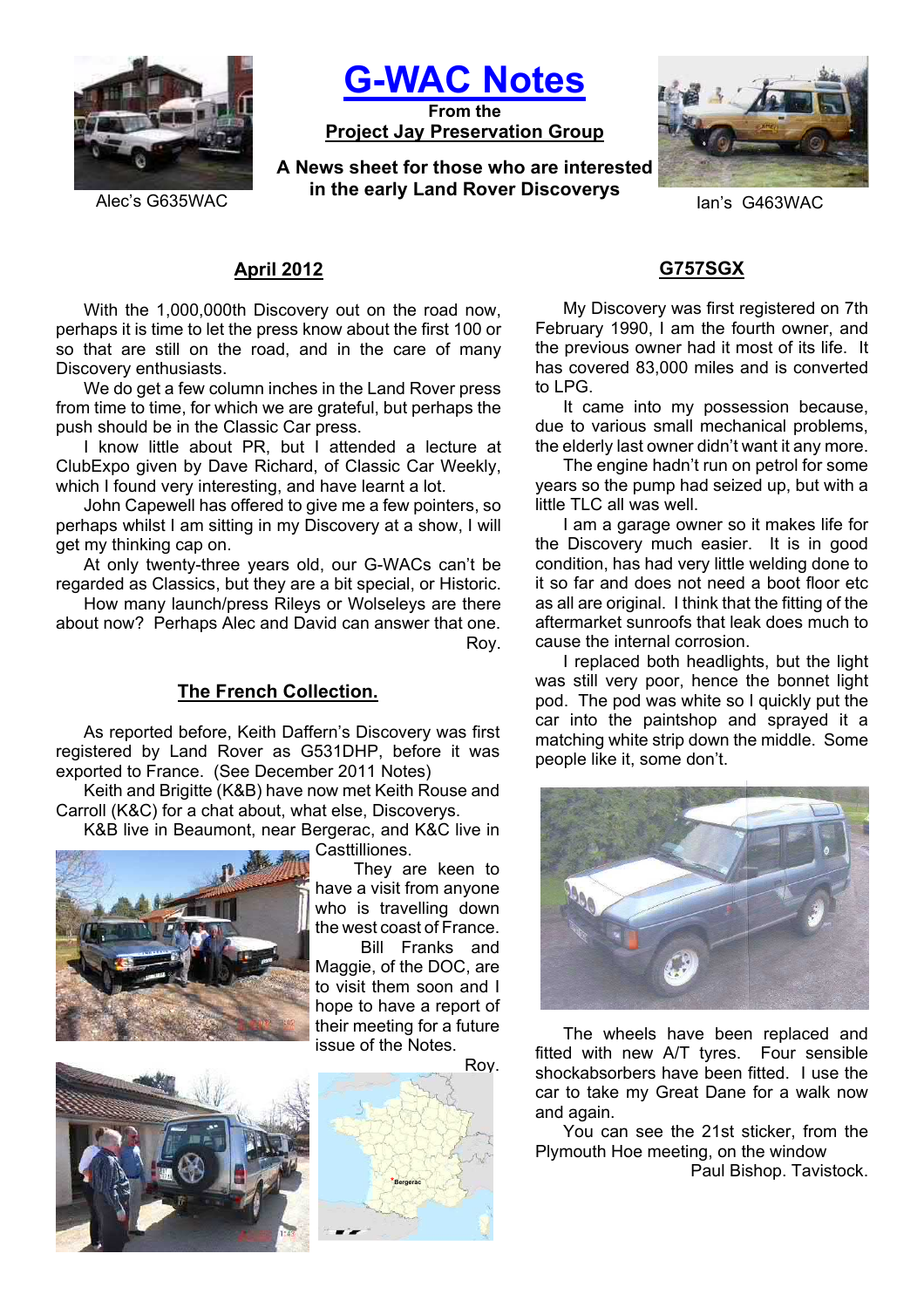## **Ambulances**

I was involved with the design of these vehicles from the start and had many trips to Land Rover at Solihull. Northumbria Ambulance Service purchased six of them J462HVK -- J467HVK.

J463HVK, which William Wallace owns, was based at Berwick-upon-Tweed. The rest were at outlying rural stations in the North of Northumberland.

Alnwick, where I was based before retiring, had J462HVK. The ambulances were cut in half at Land Rover and 16 inches was put in to them to allow for a stretcher to be carried. One of them got written off and a mechanic in ambulance workshops bought it and repaired it. I am not sure but I only know of two being left, 463, and one other in Scotland being used by a paramedic group.







When they were first planned, my colleague, Ronnie Blacklock, and myself put forward three plans of layout for the Discoverys and recommended that they did not use the third plan, because it was going to be awkward to use, as the patient could not sit up in the back and it was awkward for patients with breathing difficulties.

However they decided to go for this design, as it was cheaper. In some cases the attendant had to lie on the stretcher, and the patient sat in the front on oxygen

They were eventually taken out of service and used for race meetings and sports events.

The pictures show the handover at Alnwick Castle and some recovery training.

Ronnie Black

# **1991 D1 Overfinch for sale.**

This 1991 5-door Discovery 1 with Overfinch conversion is for sale at £24,750 The sales information says:-

*"The Overfinch Conversion was carried out in 1993 and included the following upgrades:-*



*GM 5.7 litre V8 engine. Supplied new into Northern Ireland by Charles Hurst Ltd (Official Rolls-Royce / Bentley / Ferrari & Land Rover Dealers) when new and having stayed there ever since until being brought here to London in 2012, she remains in remarkable condition and has her original book pack and manuals.*

*These works amounted to £17.000 and she presents and drives in a manner expected with this sort of outlay."*

Have a look at the CCFS site

http://www.classiccarsforsale.co.uk/classic-car-page/164028/ 1991-land-rover-discovery/

It is interesting to note that CCFS categorise this kind of car as Modern Classics. So are our G-WACs Modern Classics?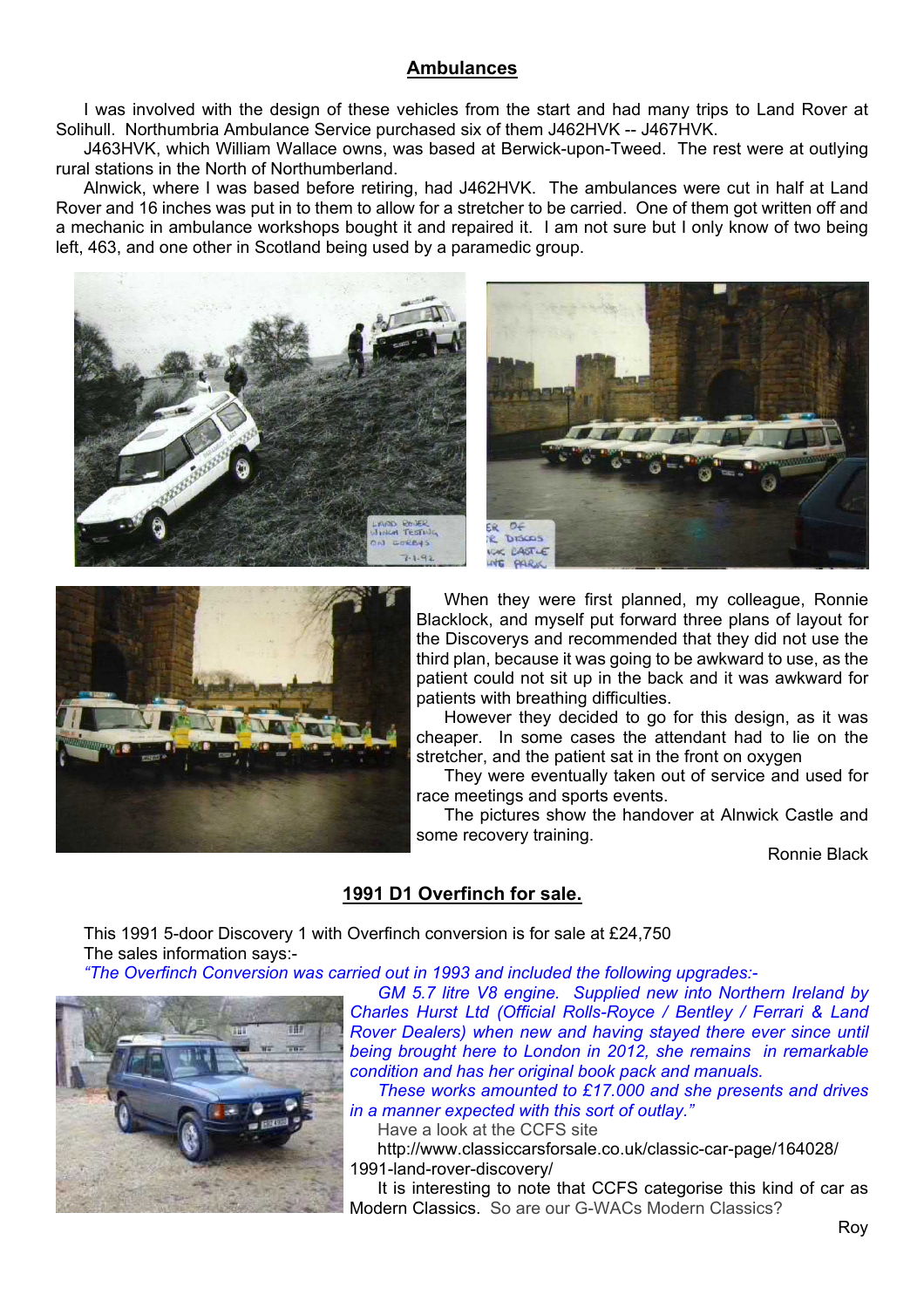### **Current known owners of launch cars. @ April 2012**

G457WAC Mark Wheatley G459WAC. (Amphibian) Land Rover G461WAC John Boucher G463WAC Ian Rawlings. G465WAC & G526WAC Roy Preston.<br>C469WAC & G524WAC CONTERNIES RESIDENCES G469WAC & G524WAC G470WAC Frank Elson. G478WAC<br>G480WAC, G482WAC & G486WAC David Ashburner G480WAC, G482WAC & G486WAC G488WAC Clive Richfield G490WAC Rob Ivins<br>
G510WAC Rob Ivins Rob Ivins G510WAC G511WAC Colin Crossley G534WAC Nicholas Webb

There were 86 cars registered on 01.10.89 from G451WAC to G537WAC, with the exception of G500WAC.

### **Other known launch cars on DVLA site.**

G466WAC, G477WAC, G494WAC, and G525WAC

#### **Other pre-production, G-WACs and early cars**

G279WAC Neal G302WAC Sandy Andrews<br>G308WAC Sandy Andrews<br>Robin Gray G310WAC Mark Simpson G311WAC Ivor Ramsden G316WAC David Cox G405WAC Harry Harrison G406WAC Keith Britton G410WAC Robin Jeffery<br>G563WAC Robin Jeffery<br>David Spirrett G601WAC Richard Haynes<br>G602WAC COMPUTE: COMPUTE COMPUTE COMPUTE COMPUTE COMPUTE COMPUTE COMPUTE COMPUTE COMPUTE COMPUTE COMPUTE COMP<br>COMPUTE COMPUTE COMPUTE COMPUTE COMPUTE COMPUTE COMPUTE COMPUTE COMPUTE COMPUTE COMPUTE C G635WAC Alec Gatherer

B62 COH & C60 JKG Philip Bashall (The Dunsfold Collection) C742HUH Charles Whitaker Robin Gray G401WAC Owner not known David Spirrett. G602WAC Owner not known lan Redfern G610WAC John Stuart-Gay

xxxxxxxxxxxxxxxxxxxxxxxxxxxxxxxxxxxxxxxxxxxxxxxxxxxxxxxxxxxxxxxxxxxxxxxxxxxxxxxxxxxxx

| G28 RMW                           | Glyn Jones                            |
|-----------------------------------|---------------------------------------|
| G41 VHA                           | Simon Tinkler                         |
| G67 RYJ                           | Foley S V Ltd.                        |
| G226EAC                           | Discovery Owners Club                 |
| G324CBG                           | Robin Jeffery                         |
| G442AJM                           | Scott Seacombe                        |
| G513DHP                           | <b>Project Jay Preservation Group</b> |
| G5530WD                           | J Herod.                              |
| G656RYB                           | Graham Welch                          |
|                                   |                                       |
| G711YRY                           | <b>Peter Hares</b>                    |
| G757SGX                           | Paul Bishop                           |
| G767NRH                           | David Ashburner                       |
| G834FPR                           | Sue Virgin                            |
| G892VPM                           | M E Hall                              |
| G942UTT                           | Keith Taylor                          |
| G987LKU                           | <b>Andy Greer</b>                     |
| H776POJ                           | Duncan Campbell                       |
| H871EWK                           | Mark Hardwick                         |
| J140OAC Ambulance                 | Neil Witt.                            |
|                                   |                                       |
| J463HVK Ambulance                 | William Wallace                       |
| 3656 TW 24                        | Keith S L Daffern. (France)           |
| AZ-829-TJ                         | Raymond Bechetoille (France)          |
| Camel. Awaiting export to the USA | Robert Blanchard (USA)                |
|                                   |                                       |